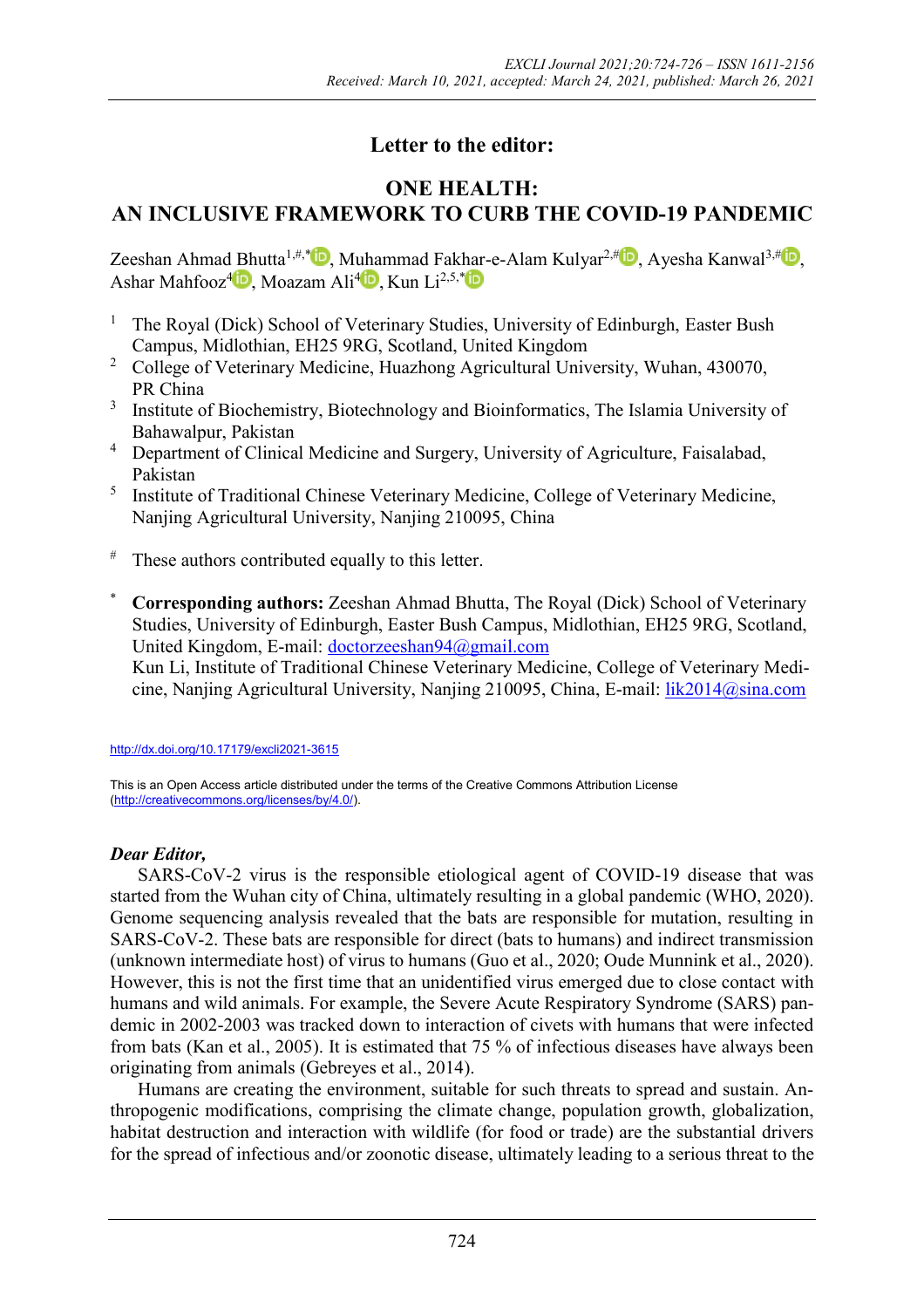economic development of the nation (Whitmee et al., 2015). For example, the use of forest land for the agriculture use brings animals closer to humans.

According to the WHO, One Health is "an approach to design and implement programs, policies, legislation and research in which multiple sectors communicate and work together to achieve better public health outcomes" (WHO, 2017). One Health acknowledges that the health and welfare of humans, animals and environment are interlinked. It involves a collaborative effort of experts from a broad range of sectors including animal health, human health, plant health and environment by sharing information and coordination among such sectors.

One Health can be the supreme framework to tackle the COVID-19 because it has a zoonotic origin. One Health framework tries to lower the risk and alleviate effects of health crisis. Following steps can be adopted by the international community to combat the problem of current and future pandemics:

- 1. A coordinated interdisciplinary surveillance program throughout the pandemic for the sake of studying the transmission intensity, disease spread patterns, and geographical spread.
- 2. Set up unified human and animal laboratories in order to conduct the integrated studies in the pathogens to know their pathogenicity and spread pattern.
- 3. The data sharing regarding ideas, guidelines, protocols, diagnosis, results interpretation, and reporting system of COVID-19 and other zoonotic diseases. It will result to maintain the standards being adopted worldwide for disease diagnosis and surveillance.
- 4. Coordination of government organizations with One Health organizations to speed up disease prevention (Figure 1) (Mushi, 2020).



Due to financial constraint, One Health approach will be advantageous in fight against the COVID-19 because it permits costs apportionment in cross disciplinary within accountable ministries. The operating costs for separate human and animal laboratories are higher than if the two areas work together and share resources (Häsler et al., 2013). One Health approach will result into control spread of disease and decrease the economic as well as social burden caused